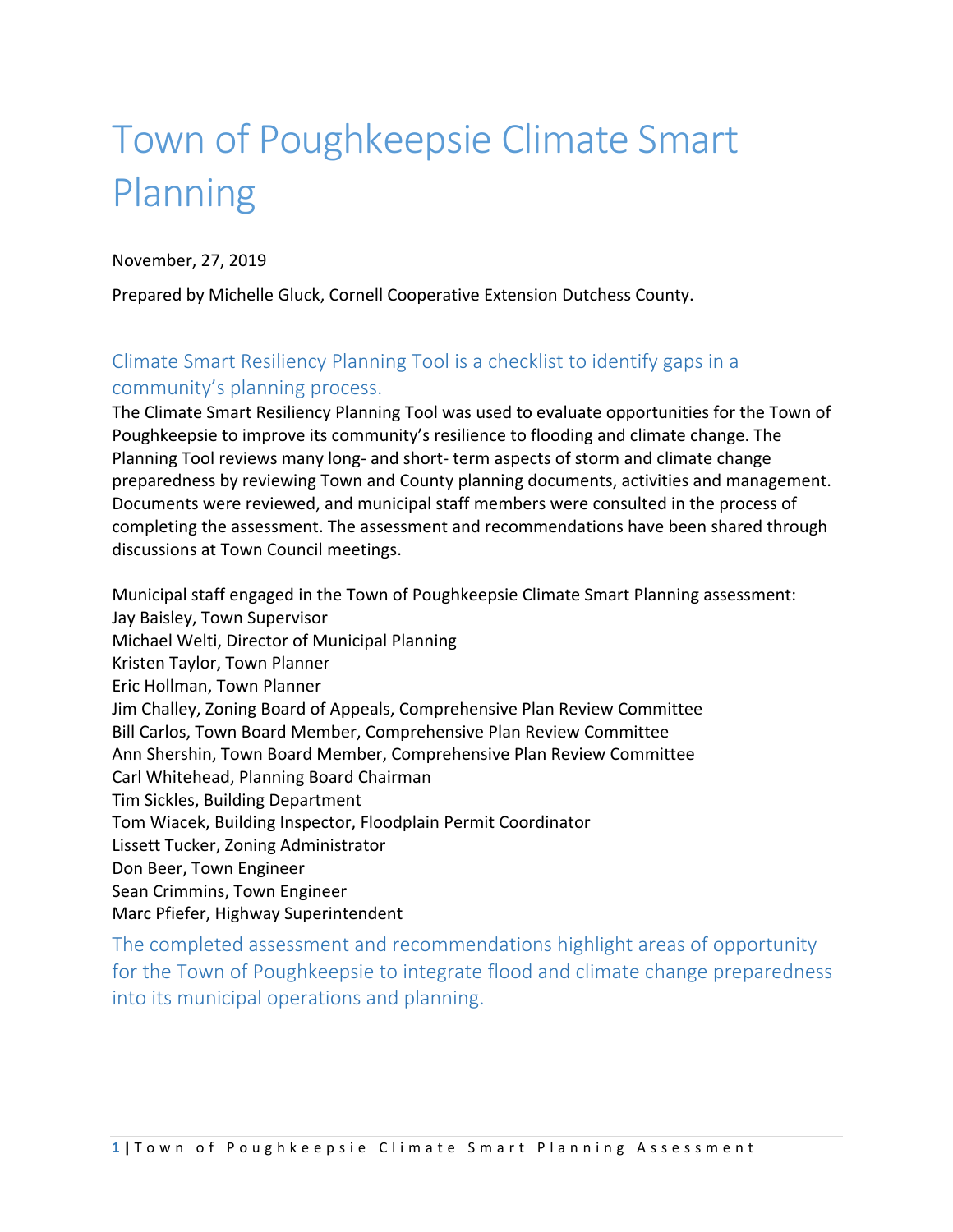# Areas of Strength

- Participated in the Lower Wappinger Creek Watershed Community Resilience Building workshop with neighboring communities.
- The Town has an active Conservation Advisory Council and CSC Climate Smart Task Force. Both committees build capacity for pursuing climate resiliency related projects and maintain an active public social media presence on the Town's website.
	- o CSTF is assisting with a Climate Smart Communities Certification Program Certification Assessment.
	- o Town CAC is assisting with background research for a Natural Resources Inventory and Open Space Plan.
- The Town has an active Comprehensive Plan Update Committee and is completing a Comprehensive Plan update **(CSC PE6 Action: Comprehensive Plan with Sustainability Elements (3-21 pts). \*Supported by a CSC Grant)**
- The Town has adopted the Climate Smart Communities pledge.
- Great relationship with neighboring municipalities, which leads to beneficial collaborations
	- o Tri-Municipal Wastewater Treatment System Upgrades (2013, 2014, and 2015 MIG awards – joint applications among Town of Wappinger, Village of Wappingers Falls and Town of Poughkeepsie)
	- o City of Poughkeepsie and Town of Poughkeepsie Water Treatment Plant Upgrade
	- o Lower Wappinger Community Boathouse
		- o Connects public to local waterways and is a community asset
	- o Hudson Seven Drinking Water Collaborative
- The Town is actively engaged in the Wappinger Creek Watershed Intermunicipal Council and the Dutchess County MS4 Committee and could utilize these relationships moving forward to collaborate on and obtain funding for adaptation and mitigation projects.
- Received grants relevant to resiliency planning:
	- o Climate Smart Communities Grant for Comprehensive Plan Update
	- o Hudson River Greenway Grant
	- o GIS Infrastructure Mapping Project
	- $\circ$  \$400,000 grant to remove silt/debris from catch basins (DEC grant, 75% cover)
	- o Pace Land Use Law Center Streamlining Land Use Regulations
- Pursuing:
	- o Natural Resources Inventory/Open Space Plan
	- o Climate Action Planning Institute (CAPI)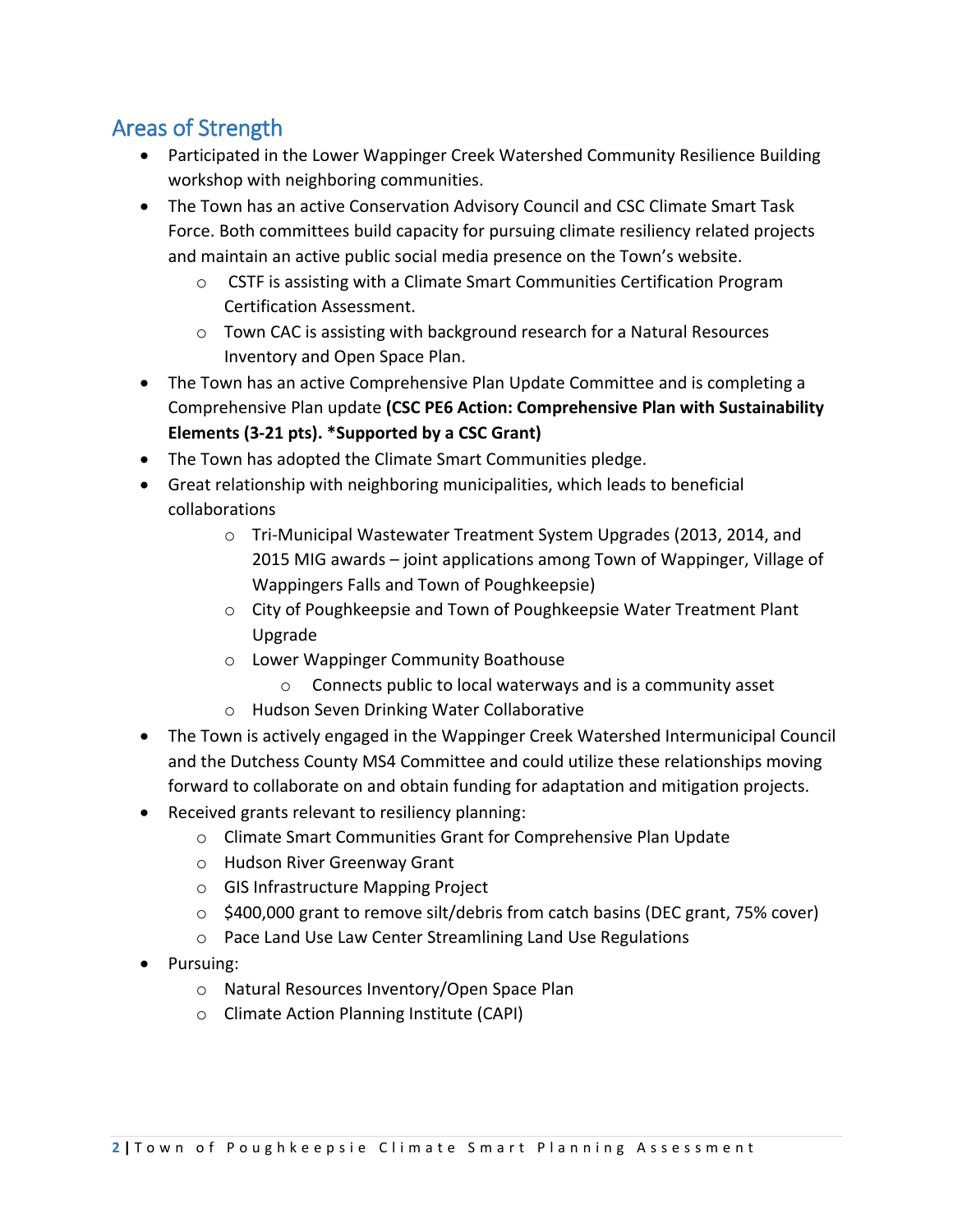## Areas of Opportunity

- The Town is currently working on a Comprehensive Plan update and formed a Comprehensive Plan Review Committee.
	- o Consider incorporating insights from the CRB workshop and CSRP tool process.
- The Town has an active website that can be utilized to share more information.
- Flooding and drinking water protection are issues of concern in specific areas.
- Trees/invasive species is a concern, and there is interest in completing an Open Space Plan/Natural Resources Conservation Plan with support from the Town CAC.
- Many of the Town's housing stock is older. The Town is conducting an analysis of housing stock through comp. plan update. Consider spearheading an initiative to engage residents in weather proofing/winterizing and conducting energy audits of their homes to improve energy efficiency and resiliency to hazardous weather events.
	- $\circ$  Suggestion to partner with NYSERDA's Community Energy Engagement Program.
- The Town is a good candidate for the Centers and Greenspaces Greenway Guide concept and is a member of the Greenway Connections Compact.
- The Town is a registered Climate Smart Community. It can leverage completion of this Climate Smart Resiliency Planning Tool for points toward Climate Smart Communities certification. **CSC PE7 Action: Climate Smart Resiliency Planning (6 pts.).** For more information on the Climate Smart Communities Certification Program, visit the Climate Smart Communities portal:<https://climatesmart.ny.gov/>

## Recommendations

The following opportunities emerged under each of the sections of the Climate Smart Planning assessment:

#### Section 2- Vulnerability and Risk Assessment

- Consider training and developing staff capacity for using vulnerability assessment (like FEMA's HAZUS-MH) and risk-mapping tools (like flood insurance rate maps and cumulative risk assessments). If it is beyond the Town's capacity, look to Dutchess County staff who have the capacity to use these resources.
- In the 2021 update of the County Hazard Mitigation plan, expand to include more climate adaptation strategies in the list of mitigation strategies. This could also potentially be included in a vulnerability assessment: **CSC PE7 Action: Climate Adaptation Strategies (2-8 pts.).** 
	- o Identify and categorize by type, administration, condition, timing and geography
	- $\circ$  Evaluate and prioritize adaptation strategies using metrics, such as strategy cost, feasibility, timing of implementation, efficacy and co-benefits
	- o Consider linking these strategies to capital budget cycles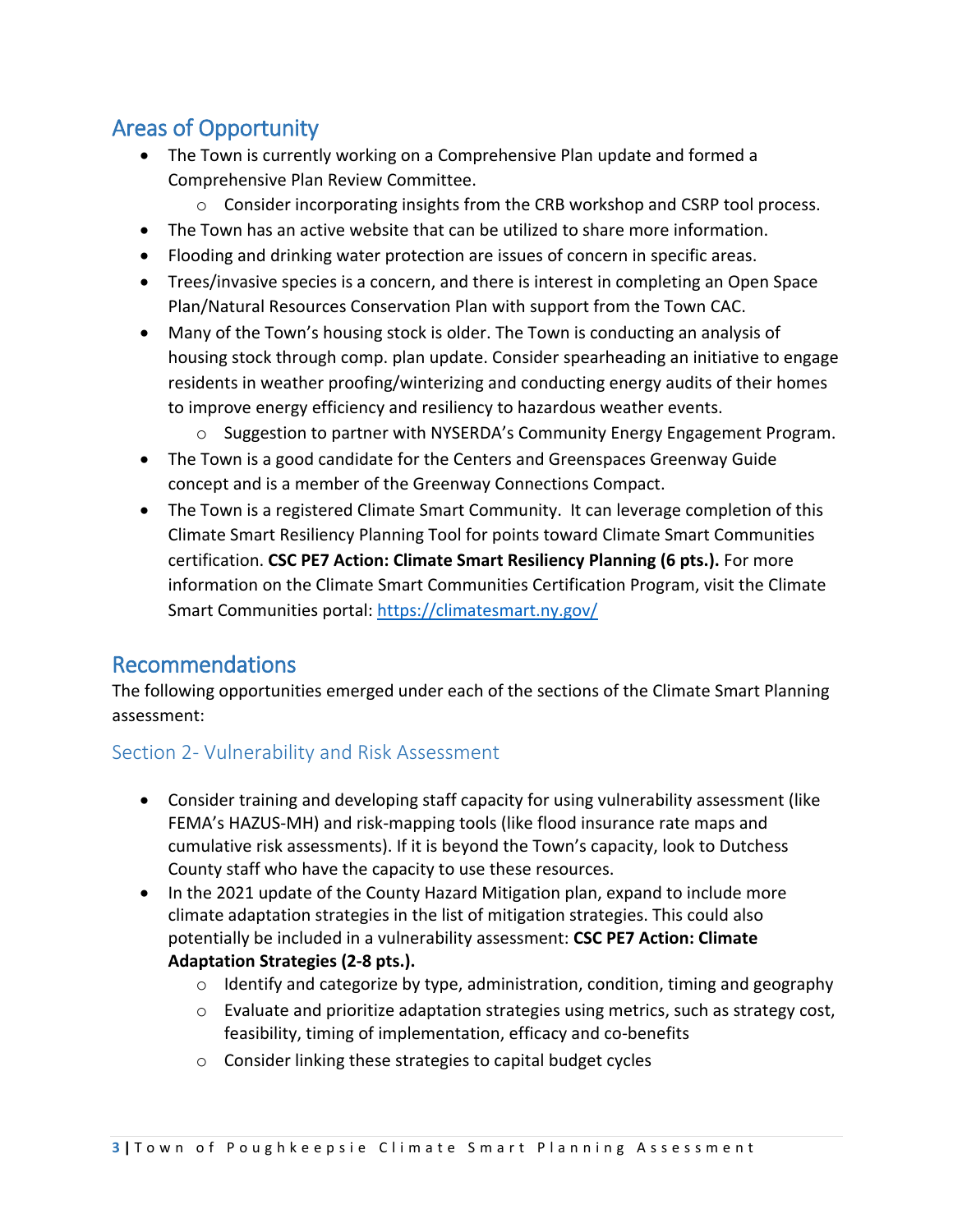- In the next Hazard Mitigation Plan update, consider updating maps to show populations (especially vulnerable populations), building stock, and natural and cultural resources in relation to identified hazards. The Town could utilize County resources for this.
- Continue to track riverine repetitive loss properties with the National Flood Insurance Program<sup>1</sup> and notifying emergency managers and public works officials of the location of riverine repetitive loss properties.
- Consider incorporating estimates of future financial losses resulting from riverine and coastal flooding into next Haz. Mit. plan and/or report updates.
- Complete a build-out analysis using existing zoning ordinances as part of the Comprehensive Plan update and consider comparing it to the extent of storm surge scenarios and projected sea-level rise scenarios.
- Consider formally adopting the projections of sea-level rise from the State Sea Level Rise Task Force report<sup>2</sup>

#### Section 3- Public Outreach and Engagement

*Any of the information below can also be shared on the Town's social media pages, brochures, etc. for CSC points.* **CSC PE9 Action: Social Media (3 pts.)**

- Involve the public in the identification of historic storm effects, such as storm-surge elevations, flood-prone streets, overwash, or property loss through participatory mapping, public surveys, and stakeholder meetings. In one of the stakeholder meetings, allow the public to identify an overall acceptable level of natural-hazard risk. This could occur through the Comprehensive Plan Update surveys, if decided.
- Provide the public with information on the natural and beneficial functions of floodplains, wetlands and green infrastructure.
	- $\circ$  This could be incorporated into the Comprehensive Plan update and be an initiative that the CAC assists with.
- Create a webpage on the Town's website that is dedicated to storm/emergency preparedness and flood mitigation.
	- o Publicize the availability of floodplain information to property owners, businesses, insurance agents, real estate agents, and lenders
	- $\circ$  Add a link directing residents and businesses to the Dutchess County DER's webpage on storm-preparedness<sup>3</sup> and webpages<sup>4</sup> that provide information on what to include in an at-home emergency kit, emergency supplies, and evacuation kit (FEMA's Ready.gov checklist).
	- $\circ$  Provide residents with information on expected inundation areas, evacuation routes, and evacuation bus pick-up locations, location of severe weather shelters

 $\overline{a}$ 

<sup>1</sup> <https://www.fema.gov/national-flood-insurance-program>

<sup>&</sup>lt;sup>2</sup> [http://www.dec.ny.gov/docs/administration\\_pdf/slrtffinalrep.pdf](http://www.dec.ny.gov/docs/administration_pdf/slrtffinalrep.pdf)

<sup>3</sup> <http://www.co.dutchess.ny.us/QuickLinks/17006.htm>

<sup>4</sup> <http://www.co.dutchess.ny.us/QuickLinks/17006.htm>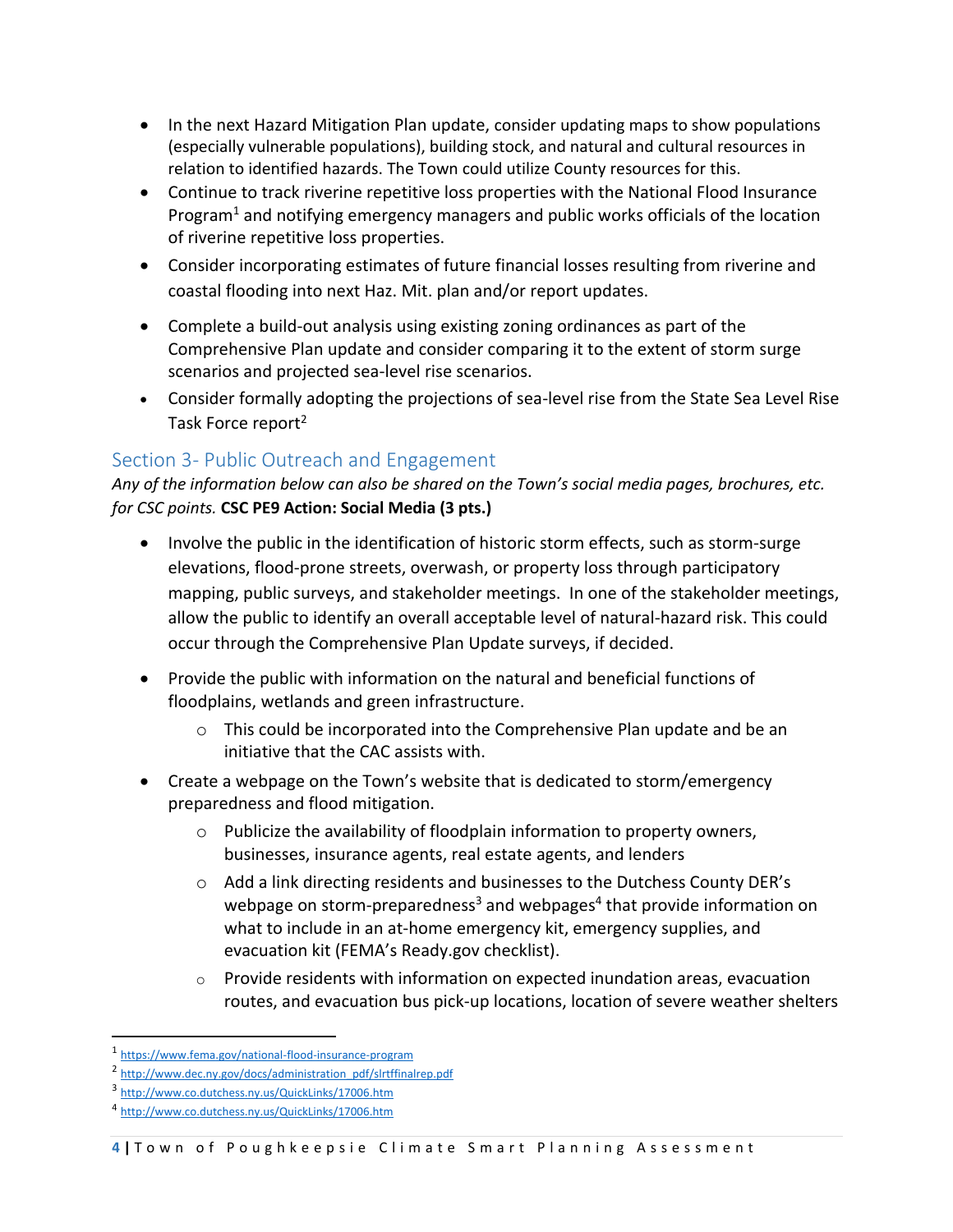and pet shelters prior to the threat of a storm **CSC PE7 Action: Early Warning Systems and Evacuation Plans (under review<sup>5</sup> )**.

- $\circ$  Share the link from the Dutchess County DER's webpages<sup>6</sup> to the ASPCA's disaster preparedness steps for domesticated animals
- $\circ$  Share FEMA suggested means<sup>7</sup> to protect homes against storm and wind damage with property owners in the community
- $\circ$  Publicize the availability of floodplain information to property owners, residents and businesses, including guidelines to retrofit existing development for flood and wind risks.
- o Inform residents of the NY-Alert program<sup>8</sup> and how they can sign up
- Consider developing a public outreach plan focused on climate outreach and engagement comprised of the elements above: **CSC PE9 Action: Climate Change Education and Engagement (4-8 pts.).**
- Consider completing a municipal flood guide to provide the public with emergency preparedness resources, community assets and evacuation information.
- Consider employing multilingual and culturally sensitive approaches while providing residents with essential information

#### Section 4- Integration of Municipal Plans

- Engage the Comprehensive Plan Review Committee to consider the following in the 2019 Comprehensive Plan update: **CSC PE6 Action: Comprehensive Plan with Sustainability Elements (3-21 pts)**
	- $\circ$  Clearly identify climate resilience within the mission, vision, or goals and address climate hazards specifically, referencing the Hazard Mitigation Plan (2016). This could be completed through a Climate Resilience Vision. **CSC PE7 Action: Climate Resilience Vision (3 pts).**
	- o Explain the support and involvement of emergency managers, floodplain managers, coastal managers and public works officials
	- $\circ$  Go beyond including citizens and public officials in the process to include civic organizations and businesses as well.
	- $\circ$  Identify potential coastal-hazard effects on infrastructure, land uses, housing and community facilities
	- $\circ$  Include recommendations to reduce hazard vulnerability through land-use planning
	- o Encourage using green infrastructure techniques to help prevent flooding

 $\overline{a}$ 

 $^5$  Definition of "Under Review": These actions are currently being revised by the Climate Smart Communities interagency team and will be uploaded to the portal within the next few weeks.

<sup>6</sup> <http://www.co.dutchess.ny.us/QuickLinks/17006.htm>

<sup>7</sup> <https://www.ready.gov/severe-weather>

<sup>8</sup> <https://alert.ny.gov/>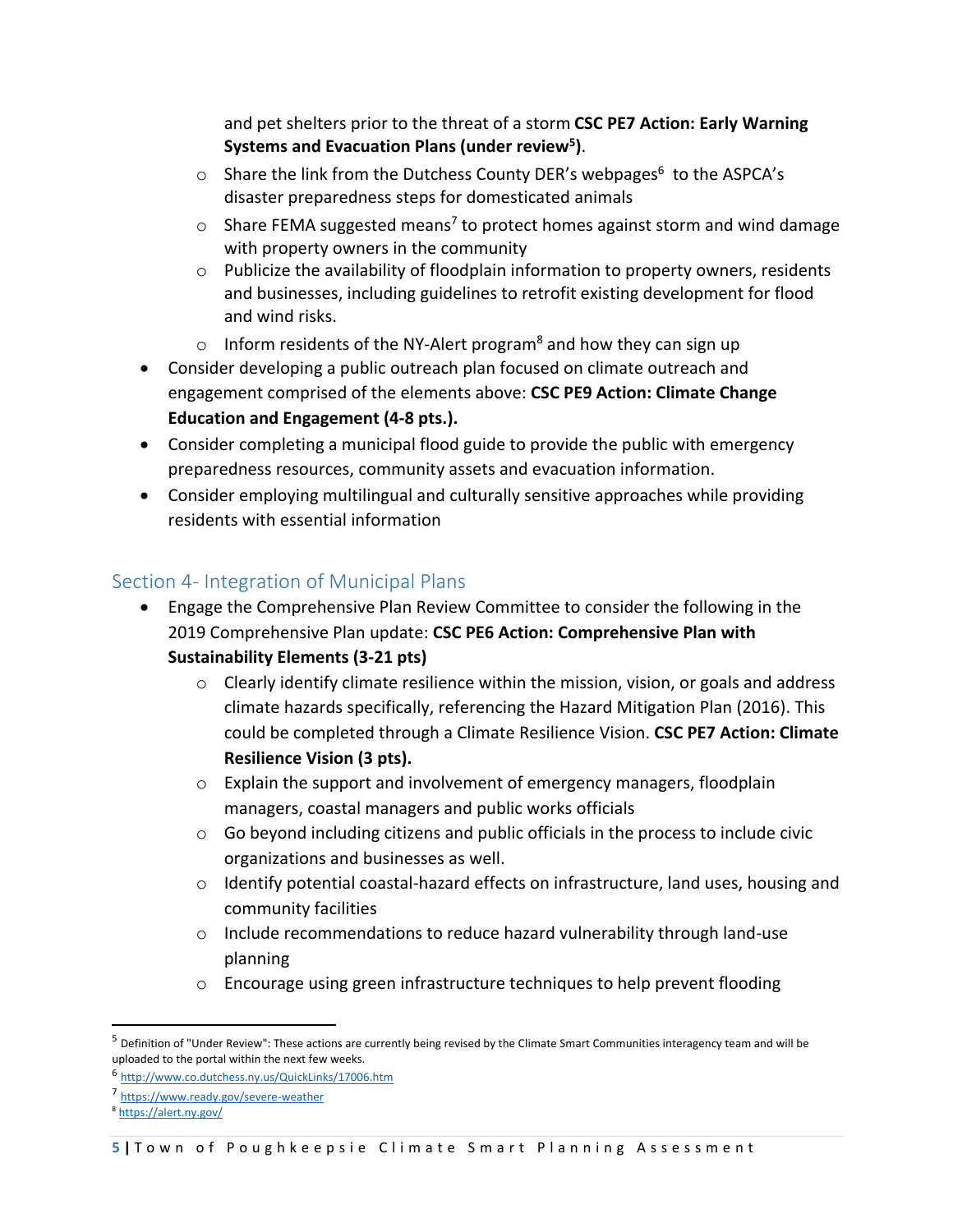- $\circ$  Emphasize non-structural pre-disaster mitigation measures such as acquiring flood-prone lands and adopting No Adverse Impact flood plain regulations
- $\circ$  Discuss strategies to determine whether to relocate structures that have been repeatedly flooded, including identifying an equitable approach for community involvement in relocation decisions and potential funding sources
- $\circ$  When planning for development along the river's edge, consider planning development that will help connect people to the river and accommodate water during floods
- o Plan for costs associated with the follow-up inspection and enforcement of land development regulations and building codes
- o Clearly identify safer growth areas in the community, adopt policies to encourage smart growth development in these areas, change land-use codes and regulations to allow for this type of development, and use capital improvement plans and budgets to support development in these areas
- $\circ$  Strive to reduce vulnerability in coastal zones through non-structural measures
- As much as possible, zone floodways and other frequently flooded areas for open space or recreation, and make sure zoned land uses are compatible with coastal hazards
- Consider updating/strengthening local ordinance to protect wetlands or eroding cliffs from development or disturbance.
- Continue pursuing funding for creating an NRI and Open Space Plan. **CSC PE6 Action: Natural Resources Inventory (8-10 pts.).**
	- o Utilize the Town's Hudsonia Significant Habitats Report (2008) as content.
	- o Consider incorporating principles of a Community Preservation Fund in conjunction with a Community Preservation Fund
- The next time the Hazard Mitigation Plan is updated (2021), consider:
	- $\circ$  Including projects that could be included in pre-disaster grant applications and expediting the application process for post-disaster Hazard Mitigation Grant Program acquisitions
	- o Including cost and effectiveness details for past mitigation efforts
	- o Providing a general explanation of the environmental, social and economic consequences of failing to address natural hazards
	- $\circ$  Consider updating the hazard map to include storm surge and erosion rates
	- o Including inland riverine erosion, sea-level rise enhanced storm surges, landslides, tropical storms, hurricanes, and Nor'easters as a hazards
	- o Addressing transportation and other needs of particularly vulnerable populations, such as homeless, low income, elderly, special needs and disabled
	- o Corresponding mitigation goals with measurable mitigation objectives
	- $\circ$  Including a process for intergovernmental coordination for mitigating hazards
	- $\circ$  Continuing to consult with neighboring governments and Dutchess County EMO to coordinate disaster responses and hazard mitigation strategies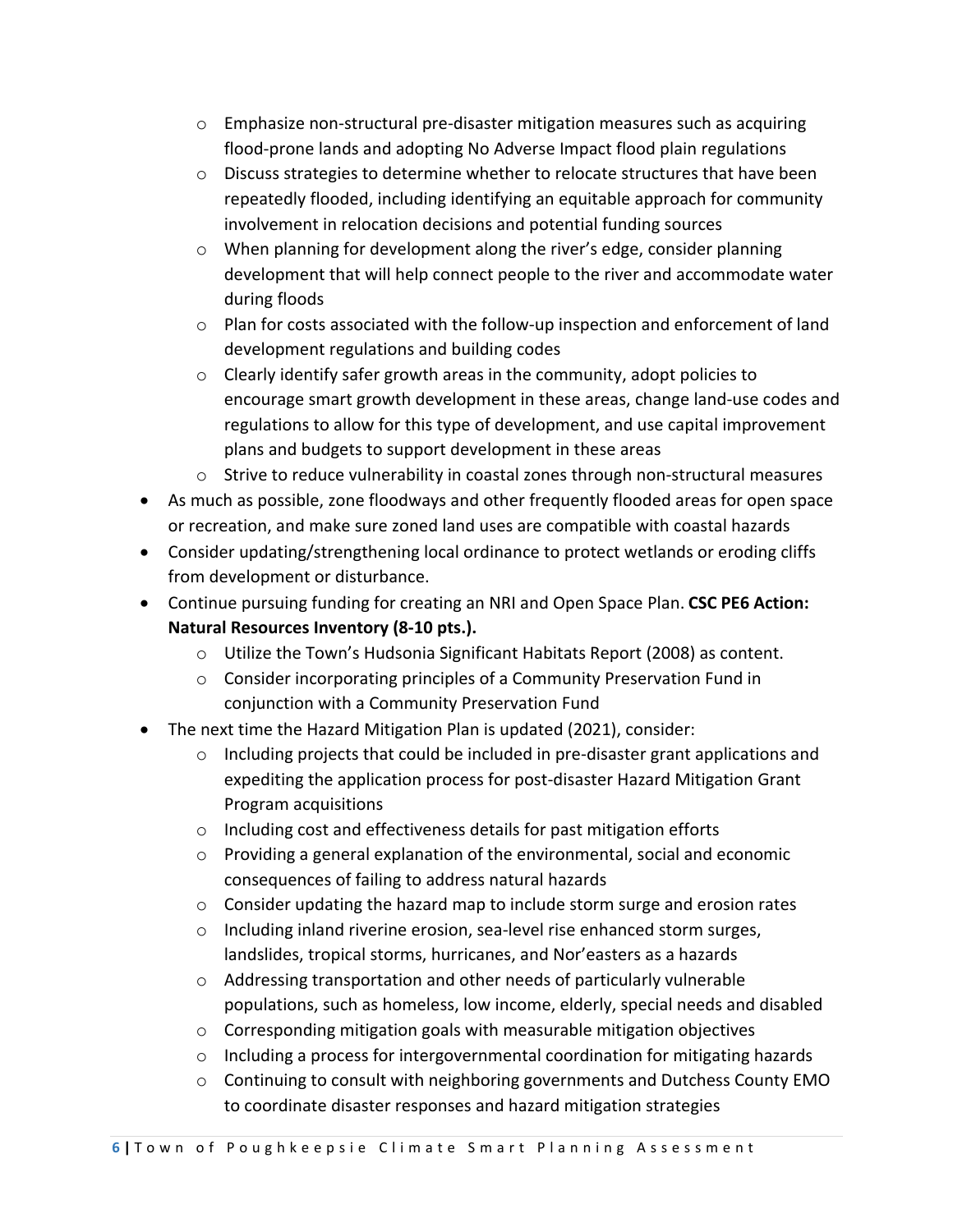- Consider creating a floodplain management plan with the help of a licensed professional planner and a certified floodplain manager, and incorporate it into the Comprehensive Plan, Hazard Mitigation Plan, and Stormwater Management Plan.
- Consider updating the Town's Flood Damage Prevention ordinance to go 'above and beyond' the minimum measures required by FEMA and the State. This could include: regulations requiring elevation of three or more feet (instead of the standard two) above base flood elevation for new construction standards; prohibiting critical facilities in the floodplain; cumulative substantial improvement; and more.
- The next time the Stormwater Management Plan is updated, consider:
	- o Including a certified floodplain manager in the process
	- $\circ$  Identifying constraints if the municipality reaches impervious coverage levels allowed by land-use and zoning designations
	- o Applying the regulations to areas beyond those that are regulated by federal or state storm water regulations
	- o Expanding the stormwater utility funding source for stormwater management activities outside of the Drainage Districts and Stormwater Maintenance Districts to include the entire town.
	- o Including a minimum set timeframe for updating the plan.
- Consider updating the Town's Local Waterfront Revitalization Plan
	- o Identify the threat of storms and erosion, sea level rise and other climate related hazards, and the vulnerability of wildlife and habitat to coastal hazards

#### Section 5- Disaster Preparedness and Recovery

- Consider becoming a Storm Ready Community
- Consider developing some type of early flood-warning system.
- Consider training emergency responders in real-time ocean and estuarine observing systems and stream gauging information
- Relay weather related threats to the public in at least two forms of communication
- In the next update of the Emergency Preparedness Plan, consider:
	- o Updating a list of contacts for operators of municipal facilities and indicating the required update frequency
	- o Providing steps for emergency protective measures
	- $\circ$  Including the best available projections concerning the frequency and severity of extreme storm events
	- $\circ$  Including coordination and communication methods among critical stakeholders such as community-based organizations, local businesses, local health departments, utilities and local government leaders
	- o Defining procedures to conduct substantial damage assessments after a disaster
- Maintain a Special Needs Registry and vulnerable populations database